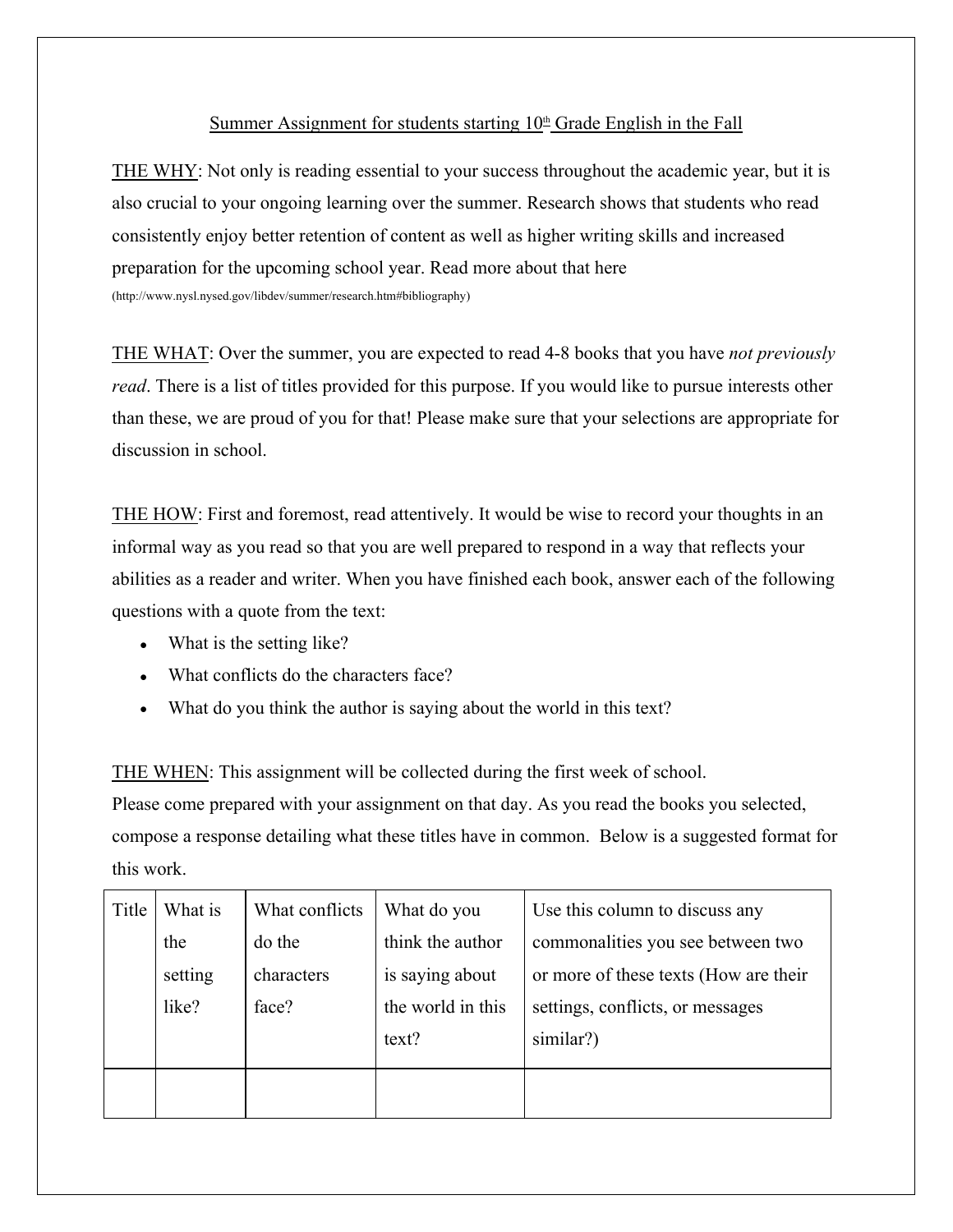The librarian can be your best resource toward finding books you like. Feel free to choose your own books. Make sure that they are appropriate, in terms of language and content, for school.

**The New York Public Library** has a great book list that you can find here

<http://www.nypl.org/events/summer/reading-challenge/book-list-6>

**The Brooklyn Library** has a great book list that you can find here

http://www.bklynlibrary.org/sites/default/files/files/pdf/summerreading/SR%2016%20Teen%20 booklist.pdf

**The New York City Department of Education** has a list you can find here

http://schools.nyc.gov/NR/rdonlyres/548BD61A-0C8C-41EE-ADA1- C1FF47EFE06F/0/365ReadingList\_Grade910\_WEB\_Inside\_v2.pdf

You also might want to use this **database** <http://www.whatshouldireadnext.com/>and/or

**There is no "BEST" list. The "BEST" list is the list that you use to help you to find a book you actually read.** You have options but do not get stuck on which option you choose. JUST READ! Choose from any list, mix, match, or find books on your own.

## **We are sharing a list below that you can use as well.**

A Hitchhiker's Guide to the Galaxy Douglass Adams Feed Matthew Tobin Anderson Go Ask Alice Anonymous Anonymous Tuesdays with Morrie **Mitch Albom** Mitch Albom The Absolutely True Diary of a Part Time Indian Sherman Alexie War Dances Sherman Alexie In the Time of Butterflies **Iulia** Alvarez Speak, Wintergirls, Twiste Laurie Halse Anderson Thirteen Reasons Why Jay Asher Foundation Isaac Asimov Isaac Asimov Isaac Asimov Isaac Asimov Isaac Asimov Isaac Asimov Isaac Asimov Isaac Asimov Isaac Asimov Isaac Asimov Isaac Asimov Isaac Asimov Isaac Asimov Isaac Asimov Isaac Asimov Isaac Asimov Isa I, Robot Isaac Asimov A Long Way Gone Ishmael Beah City of Thieves David Benioff Fahrenheit 451 Ray Bradbury Ray Bradbury Ray Bradbury Ray Bradbury Ray Bradbury Ray Bradbury Ray Bradbury Ray Bradbury Ray Bradbury Ray Bradbury Ray Bradbury Ray Bradbury Ray Bradbury Ray Bradbury Ray Bradbury Ray Bradbury Upstate Kalisha Buckhanon Ender's Game Orson Scott Card Perks of Being a Wallflower Stephen Chbosky The House on Mango Street Sandra Cisneros Sandra Cisneros Stolen Lucy Christopher Mortal Instruments Series Cassandra Clare